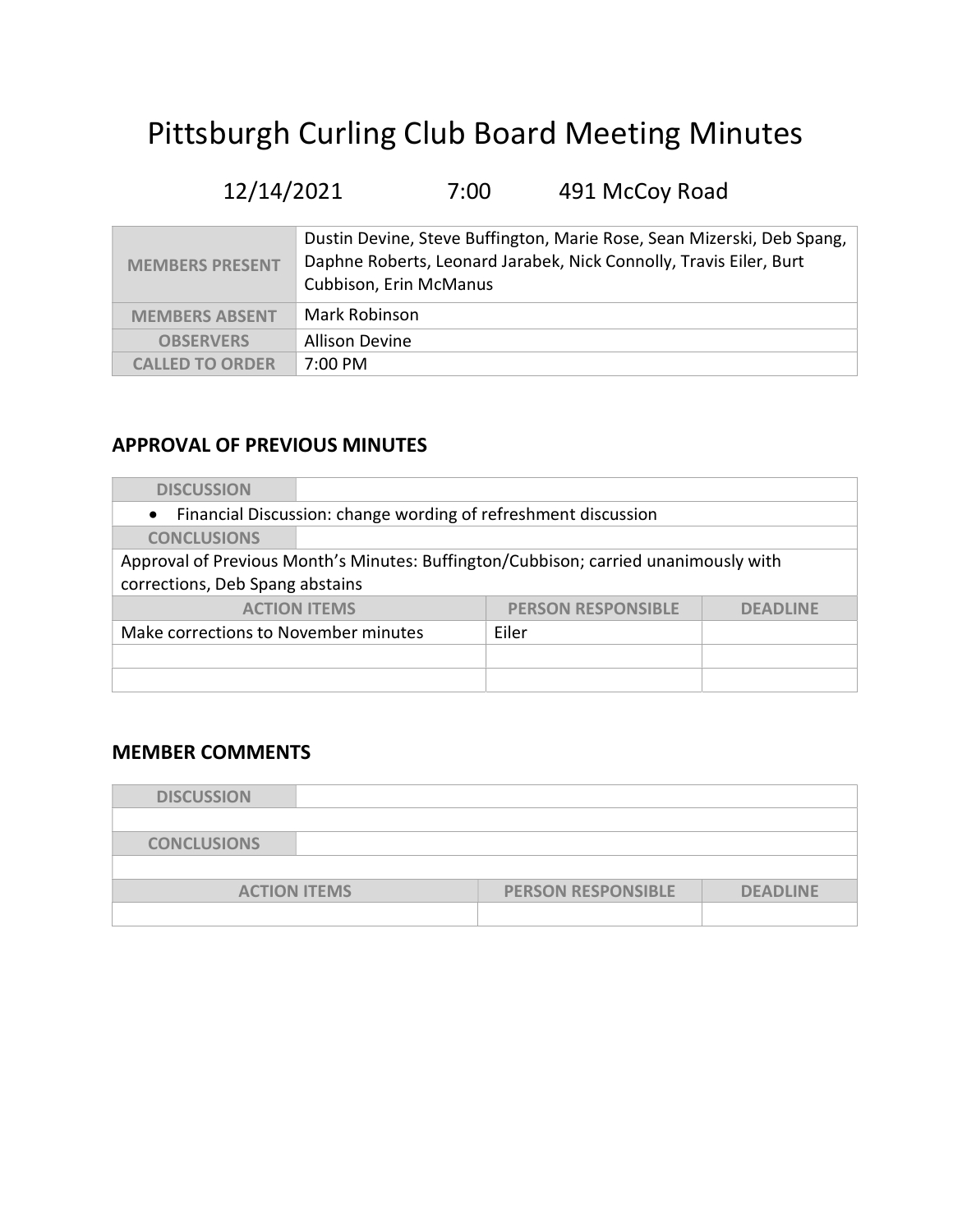## BOARD ANNOUNCEMENTS BOARD MEMBERS

| <b>DISCUSSION</b>                                                                           |                                                                           |  |  |  |  |  |
|---------------------------------------------------------------------------------------------|---------------------------------------------------------------------------|--|--|--|--|--|
| <b>CONCLUSIONS</b>                                                                          |                                                                           |  |  |  |  |  |
| Lost power again between last meeting and this meeting<br>$\bullet$                         |                                                                           |  |  |  |  |  |
| Same conditions as during the power outage at the spiel<br>$\circ$                          |                                                                           |  |  |  |  |  |
| Fuses at power pole that feed our transformer were blown<br>$\circ$                         |                                                                           |  |  |  |  |  |
| May be beneficial in the future to look to see if these are blown and notify the<br>$\circ$ |                                                                           |  |  |  |  |  |
|                                                                                             | power company of the pole number when calling the issue in                |  |  |  |  |  |
| Ice Maintanence                                                                             |                                                                           |  |  |  |  |  |
| Due for a flood shortly<br>$\circ$                                                          |                                                                           |  |  |  |  |  |
| Should we do this now or wait until after the Olympic rush?<br>$\circ$                      |                                                                           |  |  |  |  |  |
| • Could fit these in whenever necessary                                                     |                                                                           |  |  |  |  |  |
| $\bullet$                                                                                   | Need to follow up on email about getting throwing heads for stick curling |  |  |  |  |  |
| <b>PERSON RESPONSIBLE</b><br><b>ACTION ITEMS</b><br>$D$ EADINE                              |                                                                           |  |  |  |  |  |
| Follow up on throwing heads                                                                 | <b>Buffington</b>                                                         |  |  |  |  |  |
|                                                                                             |                                                                           |  |  |  |  |  |

#### MEMBERSHIP

Г

| <b>DISCUSSION</b>                                                  |                                   |                           |                 |  |  |  |  |
|--------------------------------------------------------------------|-----------------------------------|---------------------------|-----------------|--|--|--|--|
| • Have 7-8 recent beginner memberships converted from recent LTC's |                                   |                           |                 |  |  |  |  |
| $\bullet$                                                          | New Year's Eve-Friends and Family |                           |                 |  |  |  |  |
| <b>CONCLUSIONS</b>                                                 |                                   |                           |                 |  |  |  |  |
|                                                                    |                                   |                           |                 |  |  |  |  |
| <b>ACTION ITEMS</b>                                                |                                   | <b>PERSON RESPONSIBLE</b> | <b>DEADLINE</b> |  |  |  |  |
|                                                                    |                                   |                           |                 |  |  |  |  |
|                                                                    |                                   |                           |                 |  |  |  |  |
|                                                                    |                                   |                           |                 |  |  |  |  |

## **OUTREACH**

| <b>DISCUSSION</b>               |                                                                                                                                                                                             |
|---------------------------------|---------------------------------------------------------------------------------------------------------------------------------------------------------------------------------------------|
| Jan 22 <sup>nd</sup> -PSL LTC   |                                                                                                                                                                                             |
| $\circ$<br>the regular PCC draw | PSL participants plan to have their LTC, then some will stay to broomstack and watch                                                                                                        |
|                                 | $\circ$ Saturday's have been lightly attended                                                                                                                                               |
| $\bullet$                       | Proposal to make this a "free curling" day which will not count as a<br>punch to assist in getting volunteers for the LTC and have an<br>interesting draw for the PSL participants to watch |
| Advertising                     |                                                                                                                                                                                             |
| $\circ$                         | Pittsburgh City Paper advertising will start 12/15                                                                                                                                          |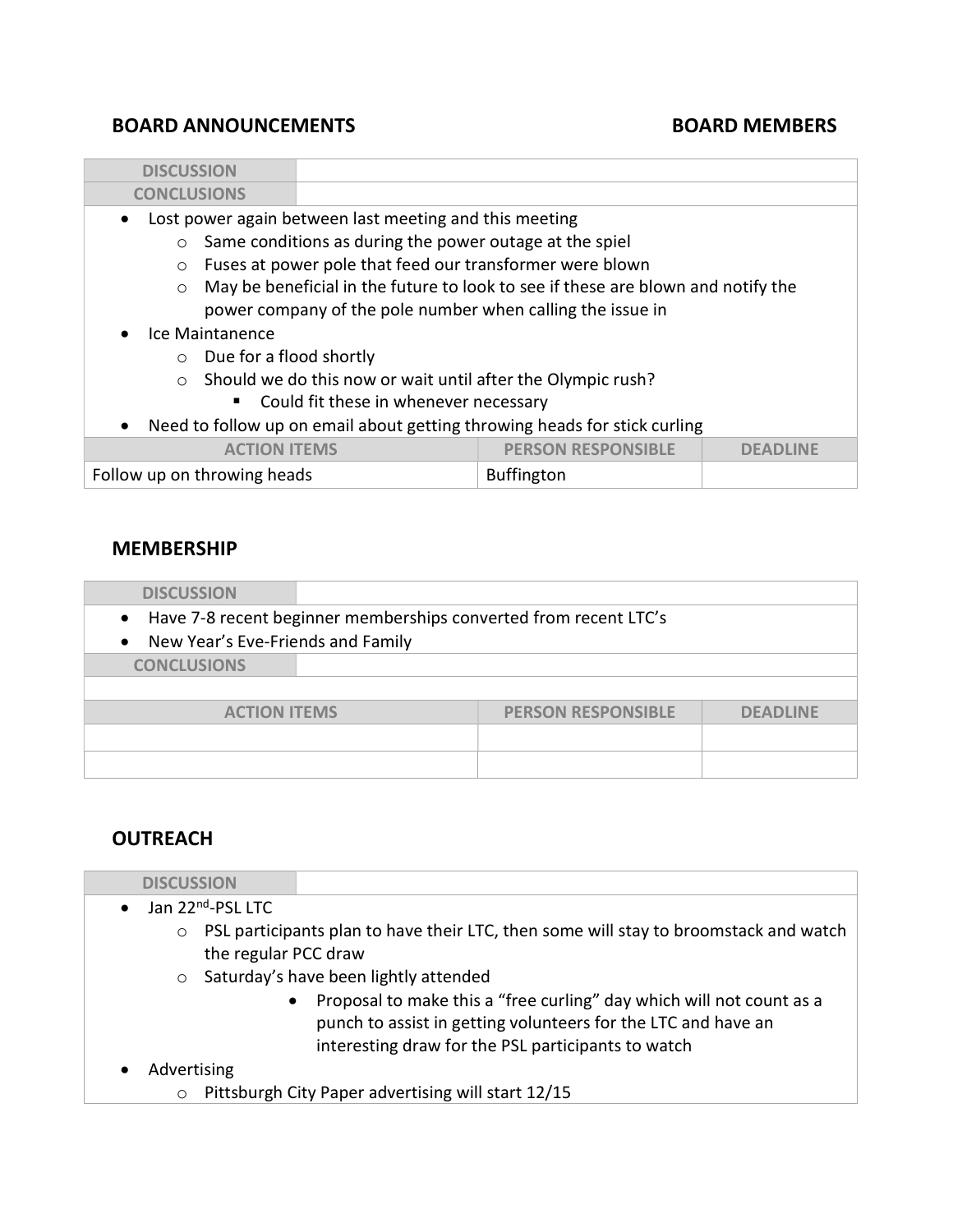- o Possible interest from KDKA for Olympic coverage
- o Gerry Kyle has proposed creating a car magnet for the club to sell in logo shop, he is working on a design and may be willing to front the cost for initial order
- o Looking at updating trifold info packet, to have to hand out to Olympic LTC participants

#### **CONCLUSIONS**

Proposal to make Jan 22<sup>nd</sup> a free day for curling which would not count against draw total; Buffington/Eiler: motion carries unanimously

| <b>ACTION ITEMS</b> | <b>PERSON RESPONSIBLE</b> | <b>DEADLINE</b> |
|---------------------|---------------------------|-----------------|
|                     |                           |                 |
|                     |                           |                 |

#### FINANCIAL

| <b>DISCUSSION</b>                                          |           |                                             |                                           |          |                           |  |
|------------------------------------------------------------|-----------|---------------------------------------------|-------------------------------------------|----------|---------------------------|--|
| <b>Pittsburgh Curling Club</b><br><b>Financial Reports</b> |           |                                             |                                           |          |                           |  |
| As of 12/14/2021                                           |           | <b>Months</b><br><b>of</b><br>7.21 Solvency |                                           |          |                           |  |
| <b>Current Assets</b>                                      |           |                                             | <b>Current</b><br><b>Liabilities</b>      |          |                           |  |
| <b>Cash/Checking/Savings</b>                               |           |                                             | <b>Paid/Current</b><br><b>Liabilities</b> |          | PAID/<br><b>SCHEDULED</b> |  |
| <b>Dollar Checking</b>                                     | 1,792.79  |                                             | Dollar Bank<br>Loan                       | 8,296.71 | 11/30/2021                |  |
| <b>Dollar Savings</b>                                      | 6,515.96  |                                             | <b>GNCC</b><br>Legacy<br>Loan             | 1,347.65 | 12/1/2021                 |  |
| <b>Charles Schwab</b>                                      | 1,005.88  |                                             | Comcast                                   | 154.68   | 12/5/2021                 |  |
| PayPal                                                     | 391.55    |                                             | Duquesne<br>Light                         | 2,036.22 | 12/8/2021                 |  |
| <b>PNC - Money Market</b>                                  | 76,508.46 |                                             | <b>West View</b><br>Water                 | 29.70    | 12/9/2021                 |  |
| PNC - Primary<br>Checking                                  | 21,384.71 |                                             | Philadelphia<br>Insurance                 | 1,269.00 | 12/13/2021                |  |
| PNC - Secondary<br>Checking                                | 16,754.10 |                                             | Columbia<br>Gas                           | 548.46   | 12/16/2021                |  |
| <b>Undeposited Stripe</b><br>Funds                         | 1,286.81  |                                             | Wm T<br>Hutchinson<br>Co PSP              | 375.00   | 12/31/2021                |  |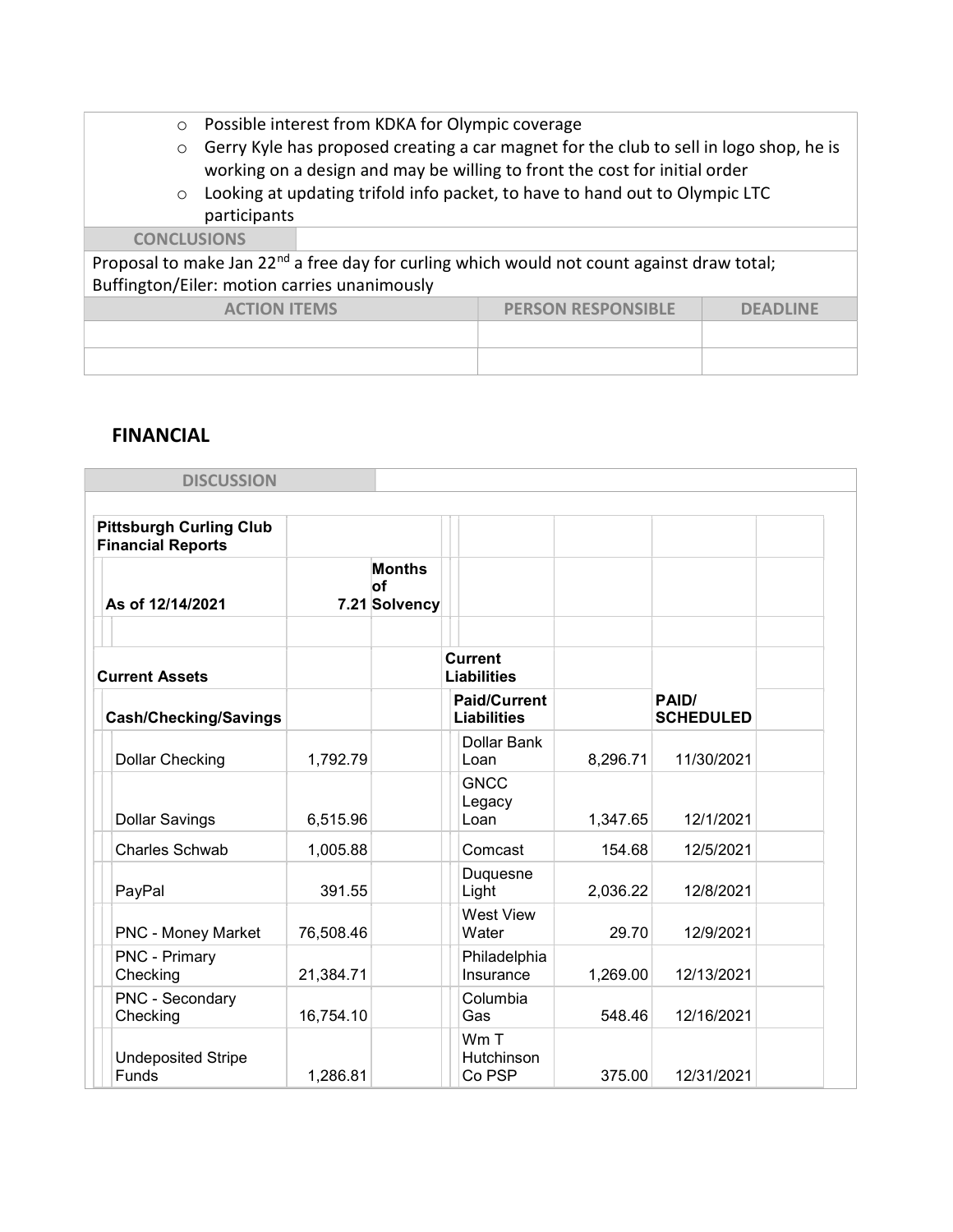| <b>Undeposited Wave</b><br><b>Funds</b>                    |            | <b>GNCC Dues</b>                                          | 1,410.00         | 12/14/2021        |          |
|------------------------------------------------------------|------------|-----------------------------------------------------------|------------------|-------------------|----------|
| <b>Undeposited Other</b><br>Funds                          | 235.35     | <b>GNCC</b><br>Insurance                                  | 546.00           | 12/14/2021        |          |
| <b>Total</b><br>Cash/Checking/Savings 125,875.61           |            | <b>USWCA</b><br><b>Dues</b>                               |                  | 239.00 Estimate   | Estimate |
| <b>Other</b><br><b>Current/Restricted</b><br><b>Assets</b> |            | <b>USCA Dues</b>                                          |                  | 3,018.00 Estimate | Estimate |
| 122001 · Giant Eagle<br><b>Gift Cards</b>                  | $$ -$      | <b>Total</b><br><b>Paid/Current</b><br><b>Liabilities</b> | 19,270.42        |                   |          |
| 12100 · Prepaid<br>Expense                                 | 7,289.69   | Long-term<br><b>Liabilities</b>                           |                  |                   |          |
| <b>Other</b><br><b>Current/Restricted</b><br><b>Assets</b> | 7,289.69   |                                                           | <b>PRINCIPAL</b> | <b>CHANGE</b>     |          |
| <b>Total Current Assets</b>                                | 133,165.30 | <b>GNCC</b><br>Legacy<br><b>Trust Loan</b>                | 53,665.00        | $-$1,210.00$      |          |
|                                                            |            | Dollar Bank<br>Construction<br>Loan                       | 1,245,969.00     | $-3,870$          |          |
|                                                            |            | Rose-<br>Buffington<br>Loan                               | 104,500.00       | 250               |          |
|                                                            |            | Hutchinson<br>Loan                                        | 30,750           |                   |          |
|                                                            |            | <b>Total Long-</b><br>term<br><b>Liabilities</b>          | \$1,434,884      |                   |          |

|               |                                        | <b>Pittsburgh Curling Club Financial Reports</b> |       |                                      |           |       |     |
|---------------|----------------------------------------|--------------------------------------------------|-------|--------------------------------------|-----------|-------|-----|
|               | For the period 11/10/2021 - 12/14/2021 |                                                  |       |                                      |           |       |     |
|               |                                        |                                                  |       |                                      |           |       |     |
| <b>Income</b> |                                        |                                                  |       | <b>Expense</b>                       |           |       |     |
|               | <b>Direct Public Support</b>           |                                                  |       | <b>Business Admin Expenses</b>       |           |       |     |
|               |                                        | Corporate<br>Contributions                       | 56    |                                      | Insurance | 468   |     |
|               |                                        | Individual<br>Contributions                      | 44    | <b>Total Business Admin Expenses</b> |           |       | 468 |
|               |                                        | Member<br>Contributions                          | 1,070 |                                      |           |       |     |
|               | <b>Total Direct Public Support</b>     |                                                  | 1,170 | <b>Building and Equipment</b>        |           |       |     |
|               | Other Types of Income                  |                                                  |       |                                      | Equipment | 1,166 |     |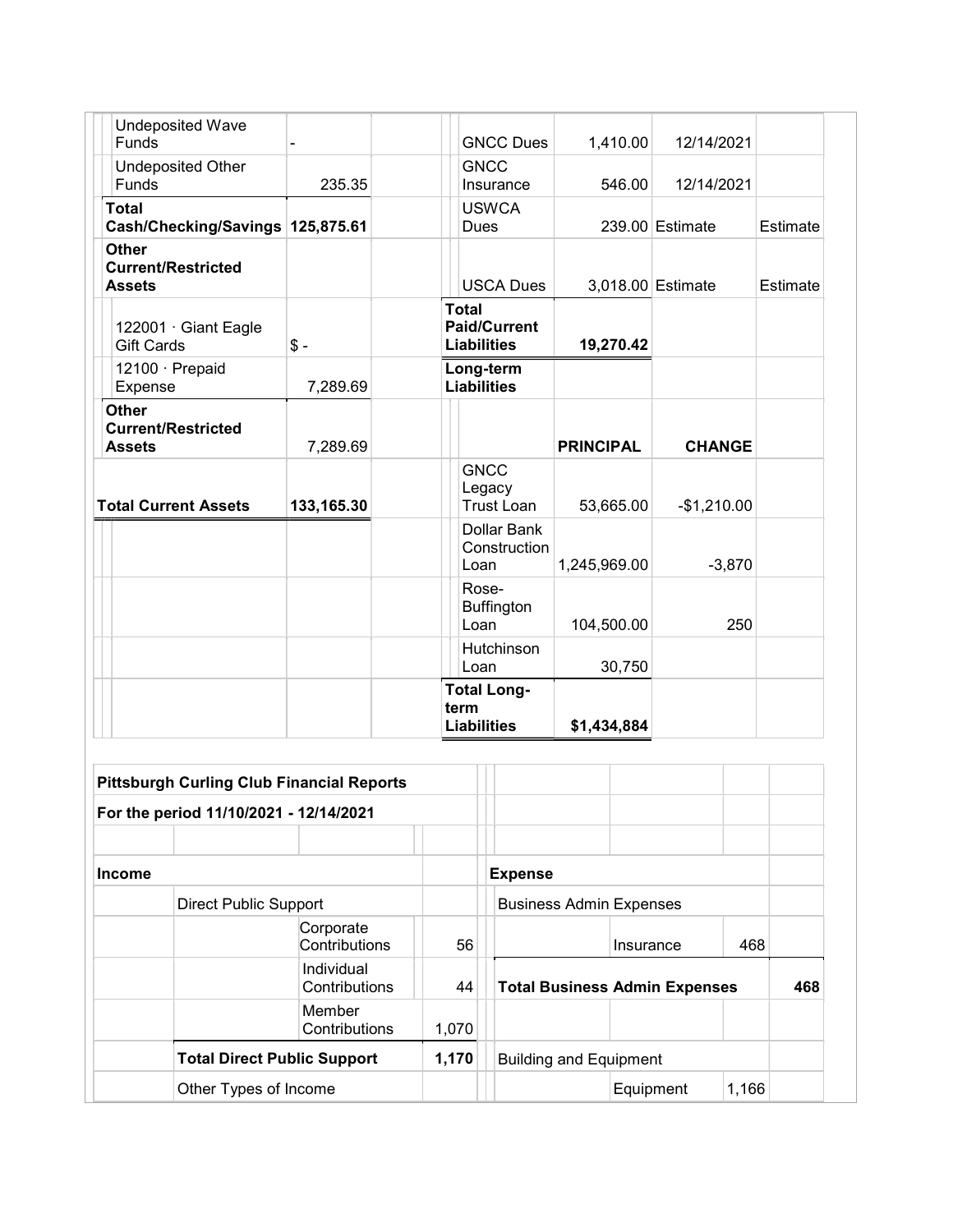|                               |                                    | Interest Income                         | 1           |                                     | Insurance               | 323          |       |
|-------------------------------|------------------------------------|-----------------------------------------|-------------|-------------------------------------|-------------------------|--------------|-------|
|                               | <b>Total Other Types of Income</b> |                                         | 1           |                                     | Interest                | 4,816        |       |
|                               |                                    |                                         |             |                                     | Repairs &               |              |       |
|                               |                                    |                                         |             |                                     | Maintenance             | 570          |       |
|                               | <b>Total Member Dues</b>           |                                         | 600         |                                     | Taxes & Fees            | $\mathbf{0}$ |       |
|                               |                                    |                                         |             |                                     | <b>Utilities</b>        | 2,249        |       |
|                               | Program Income                     |                                         |             | <b>Total Building and Equipment</b> |                         |              | 9,124 |
|                               |                                    | Sponsorships                            | $\mathbf 0$ |                                     |                         |              |       |
|                               | League Fees                        |                                         |             | <b>Operations</b>                   |                         |              |       |
|                               |                                    | Member                                  |             |                                     | Event                   |              |       |
|                               |                                    | League Fees                             | 815         |                                     | <b>Expenses</b>         |              |       |
|                               | Drop-in Curling                    |                                         | 125         |                                     | Food & Food<br>Supplies | 411          |       |
|                               |                                    |                                         |             | <b>Total Event</b>                  |                         |              |       |
|                               | Instruction                        |                                         |             | Expenses                            |                         |              | 411   |
|                               |                                    | Learn to Curl                           | 1,420       | Advertising                         |                         |              | 0     |
|                               |                                    | <b>Group Curling</b><br>Events          | 6,600       | <b>Bank Fees</b>                    |                         |              | 0     |
|                               | Competitions                       |                                         |             | Charge<br>Processing                |                         |              |       |
|                               |                                    | <b>Bonspiel Entry</b><br>Fees           | 7,980       |                                     | <b>Square Fees</b>      | 38           |       |
|                               | Retail Shop<br><b>Sales</b>        |                                         |             |                                     | <b>Stripe Fees</b>      | 481          |       |
|                               |                                    | Sales Tax<br>Collected                  | 9           | Total Banking &<br>Processing       |                         |              | 519   |
|                               |                                    | Goods Sold                              | 1,741       | Curling & Ice<br>Costs              |                         |              |       |
|                               |                                    | <b>Giant Eagle</b><br><b>Cards Sold</b> | 10,000      | Equipment                           |                         | $\mathbf 0$  |       |
|                               |                                    |                                         |             | Membership<br>Costs                 |                         |              |       |
|                               | <b>Total Program</b><br>Income     |                                         | 28,690      |                                     | Insurance -<br>Member   | 65           |       |
| Total                         |                                    |                                         |             |                                     |                         |              |       |
| <b>Income</b>                 |                                    |                                         | 30,461      | Supplies                            |                         | $\mathbf 0$  |       |
|                               |                                    |                                         |             | Total<br>Membership<br>Costs        |                         |              | 65    |
| <b>Debt</b><br><b>Service</b> |                                    |                                         |             | Retail Shop<br>Expenses             |                         |              |       |
|                               | <b>WT Hutchinson</b>               |                                         |             |                                     | Inventory               |              |       |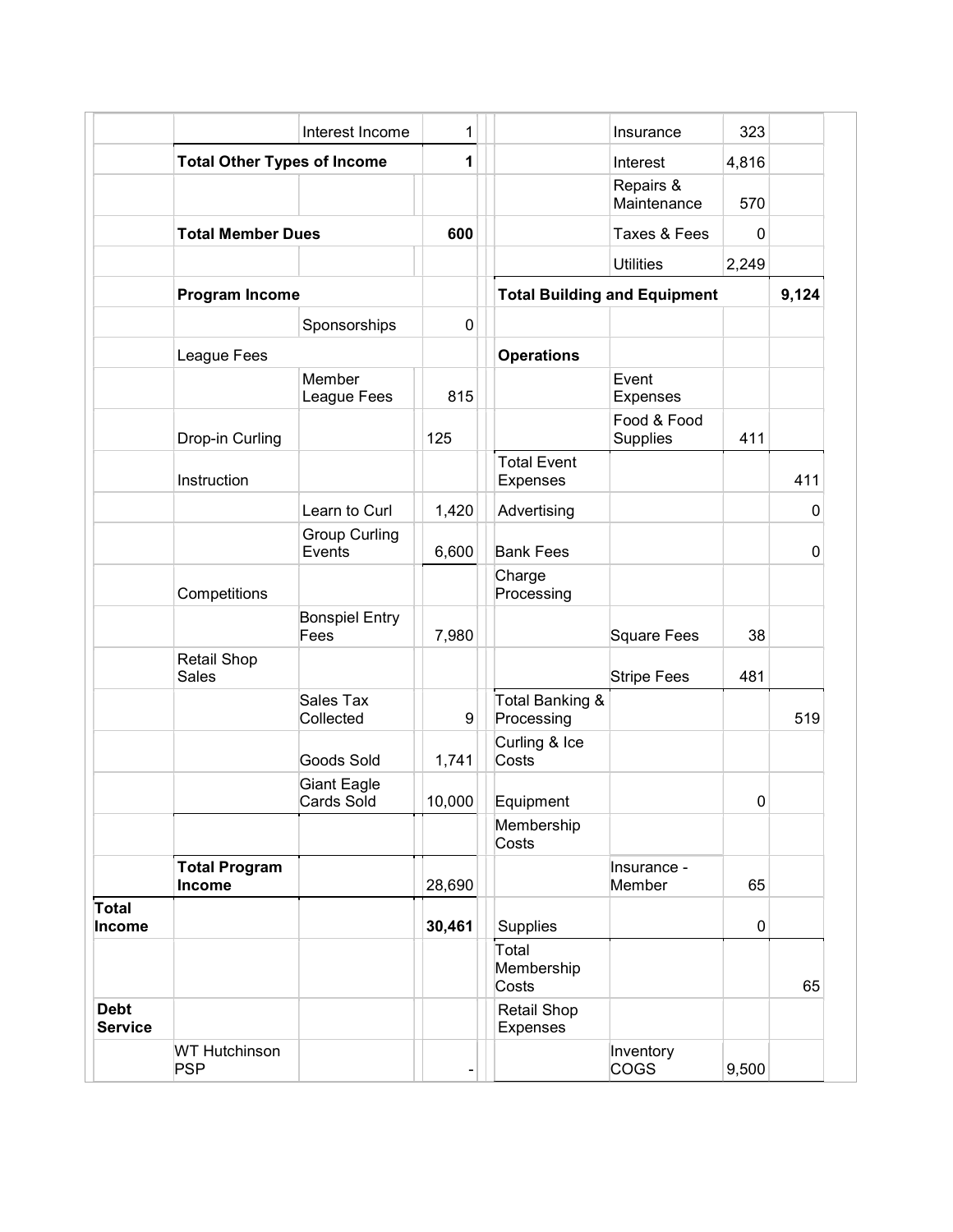|                                     |                                     |       | Net Income                                     | 5,298  |
|-------------------------------------|-------------------------------------|-------|------------------------------------------------|--------|
| <b>Total Debt</b><br><b>Service</b> |                                     | 5,076 | <b>Total Expense</b>                           | 20,087 |
|                                     | Dollar Bank<br>Construction<br>Loan | 3,869 | <b>Total Operations</b>                        | 10,495 |
|                                     | <b>GNCC Legacy</b><br>Trust Loan    | 1,207 | <b>Total Retail</b><br>Shop<br><b>Expenses</b> | 9,500  |

- GNCC dues and insurance sent in today
	- o Will be updating GNCC rosters monthly
- USCWA dues are due January 15th
- Seeing positive financial gains with LTC/corporate events
- Revenue Scorecard
	- o Current total \$111,864
	- o Budget Target \$195,612
		- Club is in line to meet expected budget target
- Square sales summary
	- o \$1104.63: Nov 1-Dec 13
	- o Working on an order to restock t-shirts in logo shop
- Gift Certificates
	- o Increased interest from the public
		- How to design/track
			- Could be tracked in the cloud, but that would require whoever is checking participants in to have access
		- Would the gift certificate be specifically for LTC's, or for a certain dollar amount?
			- Discussion that it would be easiest to just have them for LTC, for drop in curling would handle on a case by case basis.

CONCLUSIONS ACTION ITEMS **PERSON RESPONSIBLE PERSON RESPONSIBLE** 

### EVENTS

|                                   | <b>DISCUSSION</b>                                                      |                                                                      |  |  |  |
|-----------------------------------|------------------------------------------------------------------------|----------------------------------------------------------------------|--|--|--|
|                                   | Olympic LTC's<br>$\bullet$                                             |                                                                      |  |  |  |
|                                   | ○ Starting to get some registration for the Jan and early Feb sessions |                                                                      |  |  |  |
| Olympic Throw a Rock<br>$\bullet$ |                                                                        |                                                                      |  |  |  |
|                                   |                                                                        | $\circ$ Concerns regarding traffic/volunteer participation           |  |  |  |
|                                   |                                                                        | Doubt we will be able to get accidence from local police for traffic |  |  |  |

Doubt we will be able to get assistance from local police for traffic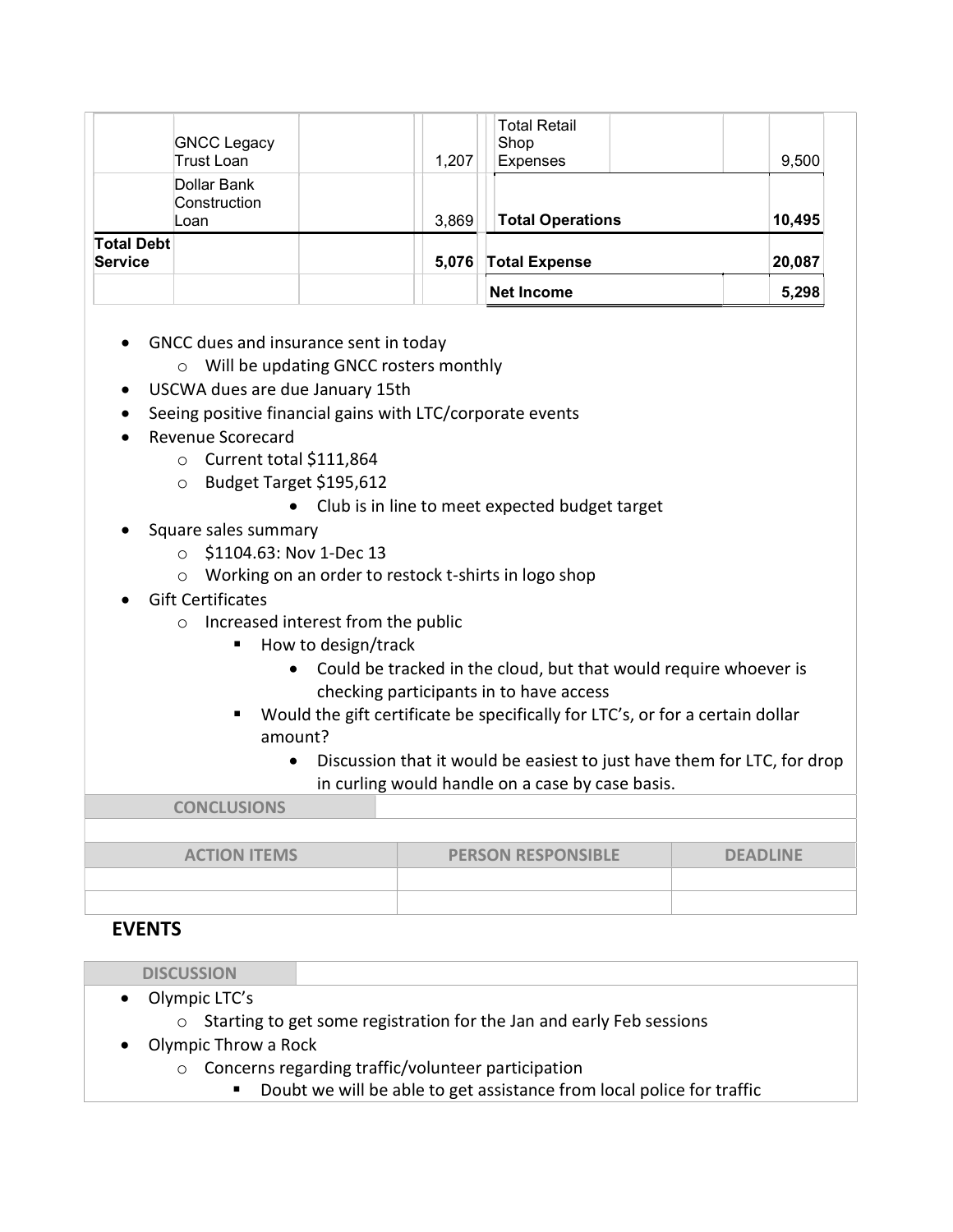- Concerns regarding POS ability
- Concerns about not knowing how many participants will show up if there is not an online sign up, and whether we will not have enough/too many volunteers for each session
	- Plan to have a "dry run" session to judge how long each session should be/how many participants we feel should be able to sign up per session
- Hopefully will have several group/LTC events over the Christmas holiday
	- o Verified that Monday and Wednesday evenings could be utilized for this
- Francis Dykes
	- o 34 teams currently registered, 40 team max
	- o Special event liquor license
		- Need to determine how we will manage these sales
		- **Discussion about using punch cards, similar to other clubs**
	- $\circ$  Will contact GNCC to have them update their website to include us hosting the event, and adding the Spring Training spiel to their newsletter
	- $\circ$  Have had some questions regarding our COVID policies for the event
		- Religious exemption, medical exemption, exemption for children under the age of 5 who are not eligible for the vaccine
			- Decision that we will not make exemptions to the policy
	- o Gerry Kyle offered to look into building a bar for the club
		- **Would need to decide on layout**
		- Buy a fridge?
		- **Look into glass cooler**
- Proposal from USCA regarding hosting U-18 Nationals
	- o Pro's:
		- Could be fit into a timeframe when the club isn't as busy
		- Would not have as many obligations to set up/prepare as a typical bonspiel
		- Would have opportunity to learn/assist USCA's icemakers
	- o Con's:
		- No significant financial incentive
		- Large amount of volunteer's
		- Club would be closed for an extra weekend
		- Is not being streamed, so no major exposure
	- $\circ$  Decision made to not host the event, but discussed looking into rejoining the USCA regardless
		- **Would like to express the reasons we decided not to join last year, and get** clarification on those concerns

CONCLUSIONS

| <b>ACTION ITEMS</b> | <b>PERSON RESPONSIBLE</b> | <b>DEADLINE</b> |
|---------------------|---------------------------|-----------------|
|                     |                           |                 |
|                     |                           |                 |